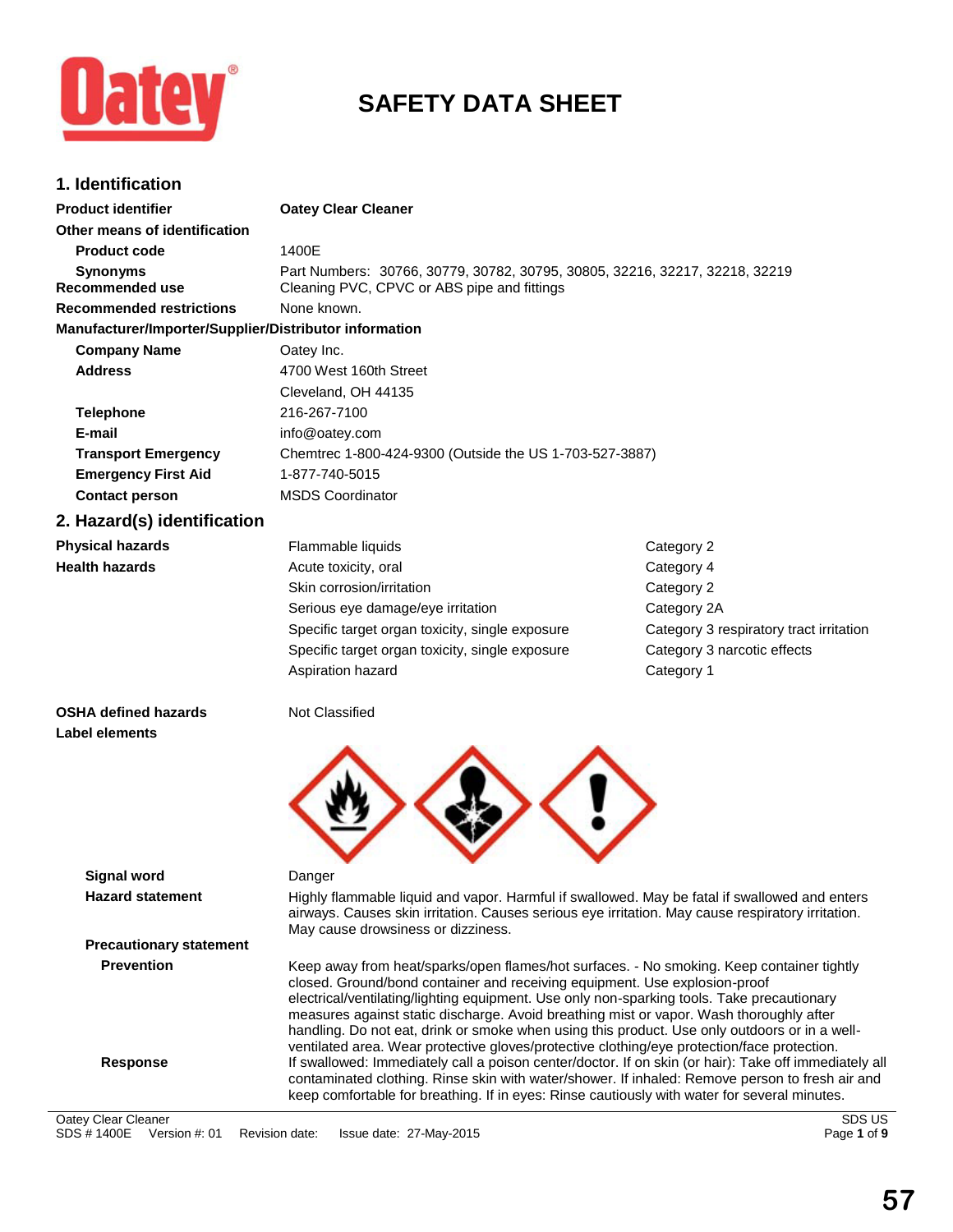| <b>Storage</b>                               | Remove contact lenses, if present and easy to do. Continue rinsing. Call a poison center/doctor<br>if you feel unwell. Rinse mouth. Do NOT induce vomiting. If skin irritation occurs: Get medical<br>advice/attention. If eye irritation persists: Get medical advice/attention. Take off contaminated<br>clothing and wash before reuse. In case of fire: Use appropriate media to extinguish.<br>Store in a well-ventilated place. Keep container tightly closed. Keep cool. Store locked up. |
|----------------------------------------------|--------------------------------------------------------------------------------------------------------------------------------------------------------------------------------------------------------------------------------------------------------------------------------------------------------------------------------------------------------------------------------------------------------------------------------------------------------------------------------------------------|
| <b>Disposal</b>                              | Dispose of contents/container in accordance with local/regional/national/international<br>regulations.                                                                                                                                                                                                                                                                                                                                                                                           |
| Hazard(s) not otherwise<br>classified (HNOC) | Frequent or prolonged contact may defat and dry the skin, leading to discomfort and dermatitis.<br>May form explosive peroxides.                                                                                                                                                                                                                                                                                                                                                                 |

### **3. Composition/information on ingredients**

#### **Mixtures**

| <b>Chemical name</b> | <b>CAS number</b> | %       |
|----------------------|-------------------|---------|
| Acetone              | 67-64-1           | 75-95   |
| Cyclohexanone        | 108-94-1          | $1 - 5$ |
| Methy ethyl ketone   | 78-93-3           | $0 - 5$ |

**\***Designates that a specific chemical identity and or percentage of composition has been withheld as a trade secret.

### **4. First-aid measures**

| <b>Inhalation</b>                                                  | Remove victim to fresh air and keep at rest in a position comfortable for breathing. Call a<br>POISON CENTER or doctor/physician if you feel unwell.                                                                                                                     |
|--------------------------------------------------------------------|--------------------------------------------------------------------------------------------------------------------------------------------------------------------------------------------------------------------------------------------------------------------------|
| <b>Skin contact</b>                                                | Take off immediately all contaminated clothing. Wash with plenty of soap and water. If skin<br>irritation occurs: Get medical advice/attention.                                                                                                                          |
| Eye contact                                                        | Immediately flush eyes with plenty of water for at least 15 minutes. Remove contact lenses, if<br>present and easy to do. Continue rinsing. If eye irritation persists: Get medical advice/attention.                                                                    |
| Ingestion                                                          | Call a physician or poison control center immediately. Do not induce vomiting. If vomiting occurs,<br>keep head low so that stomach content doesn't get into the lungs. Aspiration may cause<br>pulmonary edema and pneumonitis.                                         |
| <b>Most important</b>                                              | Irritation of nose and throat. Aspiration may cause pulmonary edema and pneumonitis. Severe                                                                                                                                                                              |
| symptoms/effects, acute and<br>delayed                             | eye irritation. Symptoms may include stinging, tearing, redness, swelling, and blurred vision. May<br>cause respiratory irritation. Vapors have a narcotic effect and may cause headache, fatigue,<br>dizziness and nausea. Skin irritation. May cause redness and pain. |
| Indication of immediate medical<br>attention and special treatment | Provide general supportive measures and treat symptomatically. Thermal burns: Flush with<br>water immediately. While flushing, remove clothes which do not adhere to affected area. Call an                                                                              |
| <b>Needed</b>                                                      | ambulance. Continue flushing during transport to hospital. In case of shortness of breath, give<br>oxygen. Keep victim warm. Keep victim under observation. Symptoms may be delayed.                                                                                     |
| <b>General information</b>                                         | Take off all contaminated clothing immediately. Ensure that medical personnel are aware of the<br>material(s) involved, and take precautions to protect themselves. Wash contaminated clothing<br>before reuse.                                                          |
| 5. Fire-fighting measures                                          |                                                                                                                                                                                                                                                                          |
| Suitable extinguishing media                                       | Alcohol resistant foam. Water fog. Dry chemical powder. Carbon dioxide (CO2).                                                                                                                                                                                            |
| Unsuitable extinguishing media                                     | Do not use water jet as an extinguisher, as this will spread the fire.                                                                                                                                                                                                   |
| Specific hazards arising from<br>the chemical                      | Vapors may form explosive mixtures with air. Vapors may travel considerable distance to a<br>source of ignition and flash back. During fire, gases hazardous to health may be formed.                                                                                    |
| Special protective equipment<br>and precautions for firefighters   | Self-contained breathing apparatus and full protective clothing must be worn in case of fire.                                                                                                                                                                            |
| <b>Fire-fighting</b><br>equipment/instructions                     | In case of fire and/or explosion do not breathe fumes. Move containers from fire area if you can<br>do so without risk.                                                                                                                                                  |
| <b>Specific methods</b>                                            | Use standard firefighting procedures and consider the hazards of other involved materials.                                                                                                                                                                               |
| <b>General fire hazards</b>                                        | Highly flammable liquid and vapor. This product contains tetrahydrofuran that may form<br>explosive organic peroxide when exposed to air or light or with age.                                                                                                           |

### **6. Accidental release measures**

| Personal precautions,    | Keep unnecessary personnel away. Keep people away from and upwind of spill/leak. Keep out        |
|--------------------------|--------------------------------------------------------------------------------------------------|
| protective equipment and | of low areas. Eliminate all ignition sources (no smoking, flares, sparks, or flames in immediate |
| emergency procedures     | area). Wear appropriate protective equipment and clothing during clean-up. Avoid breathing mist  |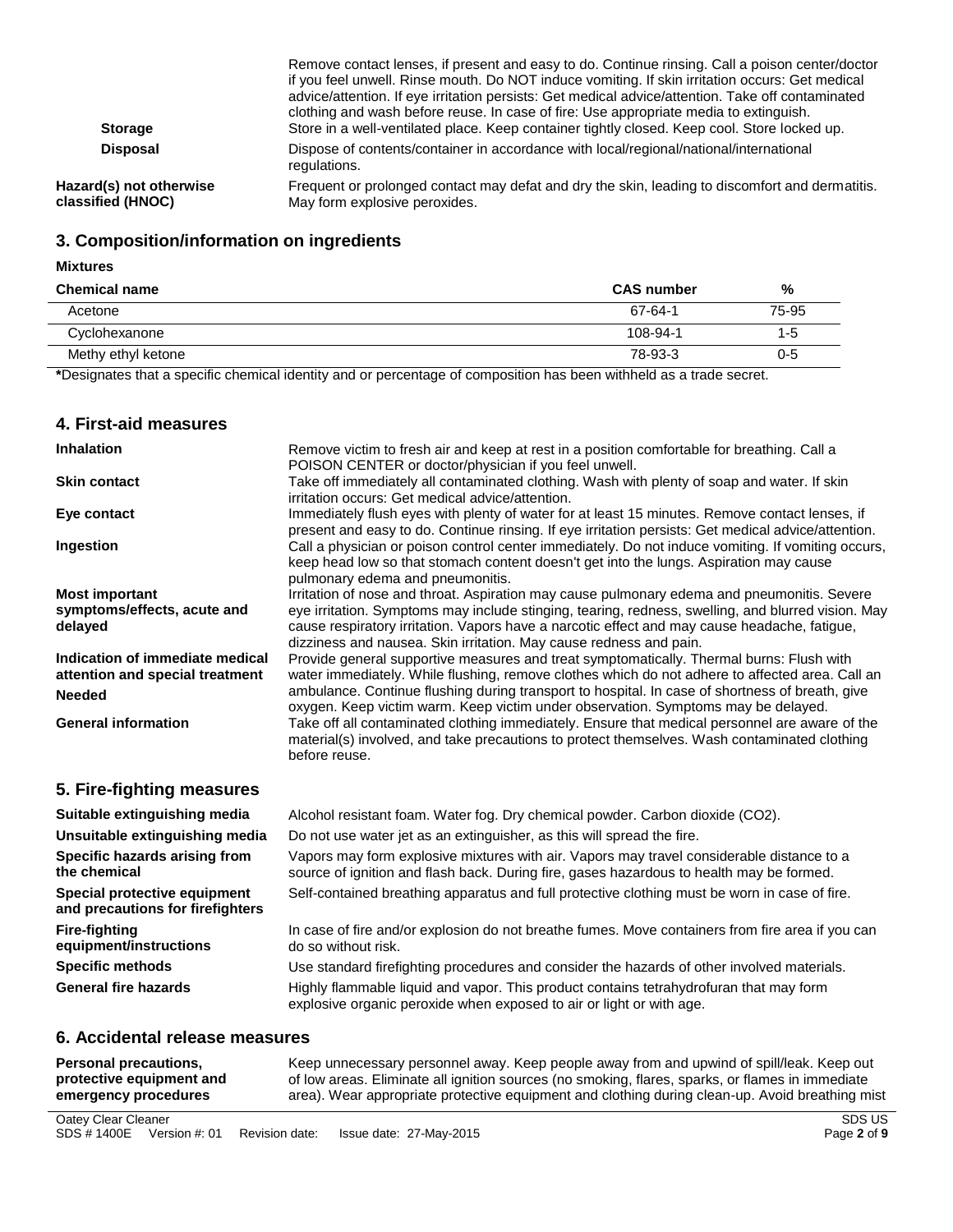|                                                                 | or vapor. Do not touch damaged containers or spilled material unless wearing appropriate<br>protective clothing. Ventilate closed spaces before entering them. Local authorities should be<br>advised if significant spillages cannot be contained. For personal protection, see section 8 of the<br>SDS.                                                                                                                                                                                                                                                                                                                                                                                                                                    |
|-----------------------------------------------------------------|----------------------------------------------------------------------------------------------------------------------------------------------------------------------------------------------------------------------------------------------------------------------------------------------------------------------------------------------------------------------------------------------------------------------------------------------------------------------------------------------------------------------------------------------------------------------------------------------------------------------------------------------------------------------------------------------------------------------------------------------|
| <b>Methods and materials for</b><br>containment and cleaning up | Eliminate all ignition sources (no smoking, flares, sparks, or flames in immediate area). Take<br>precautionary measures against static discharge. Use only non-sparking tools. Keep<br>combustibles (wood, paper, oil, etc.) away from spilled material. This product is miscible in<br>water.                                                                                                                                                                                                                                                                                                                                                                                                                                              |
|                                                                 | Large Spills: Stop the flow of material, if this is without risk. Use water spray to reduce vapors or<br>divert vapor cloud drift. Dike the spilled material, where this is possible. Cover with plastic sheet<br>to prevent spreading. Use a non-combustible material like vermiculite, sand or earth to soak up<br>the product and place into a container for later disposal. Prevent entry into waterways, sewer,<br>basements or confined areas. Following product recovery, flush area with water.                                                                                                                                                                                                                                      |
|                                                                 | Small Spills: Absorb with earth, sand or other non-combustible material and transfer to<br>containers for later disposal. Wipe up with absorbent material (e.g. cloth, fleece). Clean surface<br>thoroughly to remove residual contamination.                                                                                                                                                                                                                                                                                                                                                                                                                                                                                                |
|                                                                 | Never return spills to original container for reuse. For waste disposal, see sect. 13 of the SDS.                                                                                                                                                                                                                                                                                                                                                                                                                                                                                                                                                                                                                                            |
| <b>Environmental precautions</b>                                | Avoid discharge into drains, water courses or onto the ground.                                                                                                                                                                                                                                                                                                                                                                                                                                                                                                                                                                                                                                                                               |
| 7. Handling and storage                                         |                                                                                                                                                                                                                                                                                                                                                                                                                                                                                                                                                                                                                                                                                                                                              |
| <b>Precautions for safe handling</b>                            | Vapors may form explosive mixtures with air. Do not handle, store or open near an open flame,<br>sources of heat or sources of ignition. Protect material from direct sunlight. Explosion-proof<br>general and local exhaust ventilation. Take precautionary measures against static discharges.<br>All equipment used when handling the product must be grounded. Use non-sparking tools and<br>explosion-proof equipment. Avoid breathing mist or vapor. Avoid contact with eyes, skin, and<br>clothing. Avoid prolonged exposure. Do not taste or swallow. When using, do not eat, drink or<br>smoke. Wear appropriate personal protective equipment. Wash hands thoroughly after handling.<br>Observe good industrial hygiene practices. |
| Conditions for safe storage,<br>including any incompatibilities | Store locked up. Keep away from heat, sparks and open flame. Prevent electrostatic charge<br>build-up by using common bonding and grounding techniques. Store in a cool, dry place out of<br>direct sunlight. Store in original tightly closed container. Store in a well-ventilated place. Store<br>away from incompatible materials (see Section 10 of the SDS).                                                                                                                                                                                                                                                                                                                                                                           |

# **8. Exposure controls/personal protection**

#### **Occupational exposure limits**

#### **US. OSHA Specifically Regulated Substances (29 CFR 1910.1001-1050)**

| <b>Components</b>                           | <b>Type</b> | Value<br><b>FORM</b> |
|---------------------------------------------|-------------|----------------------|
| Acetone (CAS 67-64-1)                       | PEL         | 2400 mg/m3           |
|                                             |             | 1000 ppm             |
| Cyclohexanone (CAS 108-94-1)                | <b>PEL</b>  | 200 mg/m3            |
|                                             |             | 50 ppm               |
| Methyl ethyl ketone (CAS 78-93-3)           | <b>PEL</b>  | 590 mg/m3            |
|                                             |             | 200 pp,              |
| US. ACGIH Threshold Limit Values            |             |                      |
| <b>Components</b>                           | Type        | Value<br><b>FORM</b> |
| Acetone (CAS 67-64-1)                       | <b>STEL</b> | 750 ppm              |
|                                             | <b>TWA</b>  | 500 ppm              |
| Cyclohexanone (CAS 108-94-1)                | <b>STEL</b> | 50 ppm               |
| Methyl ethyl ketone (CAS 78-93-3)           | <b>STEL</b> | 300 ppm              |
|                                             | <b>TWA</b>  | 200 ppm              |
| US. NIOSH: Pocket Guide to Chemical Hazards |             |                      |
| Components                                  | <b>Type</b> | Value                |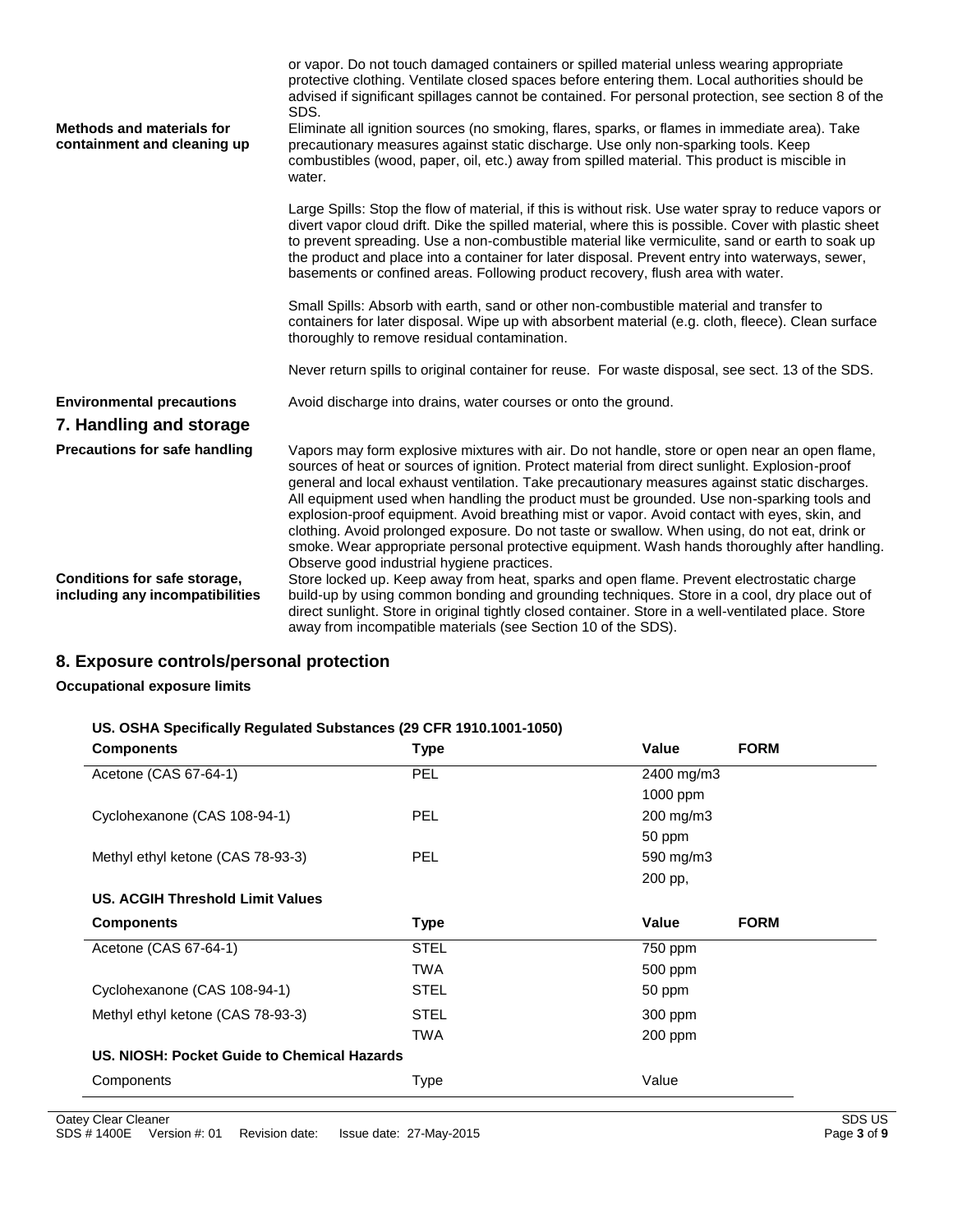| Acetone (CAS 67-64-1)             | TWA         | 590 mg/m3      |
|-----------------------------------|-------------|----------------|
|                                   |             | $250$ ppm      |
| Cyclohexanone (CAS 108-94-1)      | <b>TWA</b>  | $100$ mg/m $3$ |
|                                   |             | 25 ppm         |
| Methyl ethyl ketone (CAS 78-93-3) | <b>STEL</b> | 885 mg/m3      |
|                                   |             | 300 ppm        |
|                                   | <b>TWA</b>  | 590 mg/m3      |
|                                   |             | $200$ ppm      |

### **Biological limit values**

### **ACGIH Biological Exposure Indices**

| <b>Components</b>                                                     |  | Value                                                                                                                                                                                                                                                                                                                     | <b>Determinant</b>                                                                                | <b>Specimen</b> | <b>Sampling Time</b> |  |
|-----------------------------------------------------------------------|--|---------------------------------------------------------------------------------------------------------------------------------------------------------------------------------------------------------------------------------------------------------------------------------------------------------------------------|---------------------------------------------------------------------------------------------------|-----------------|----------------------|--|
| Acetone (CAS 67-64-1)                                                 |  | $\overline{50}$ mg/l                                                                                                                                                                                                                                                                                                      | Acetone                                                                                           | Urine           |                      |  |
| Cyclohexanone (CAS 108-94-1)                                          |  | 80 mg/l<br>$8$ mg/l                                                                                                                                                                                                                                                                                                       | 1,2-Cyclohexanediol, with<br>hydrolysis                                                           | Urine           |                      |  |
|                                                                       |  |                                                                                                                                                                                                                                                                                                                           | Cyclohexanol, with<br>hydrolysis                                                                  |                 |                      |  |
| Methyl ethyl ketone (CAS 78-93-3)                                     |  | $2$ mg/l                                                                                                                                                                                                                                                                                                                  | <b>MEK</b>                                                                                        | Urine           | $\star$              |  |
| *- For sampling details, see the source document.                     |  |                                                                                                                                                                                                                                                                                                                           |                                                                                                   |                 |                      |  |
| <b>Exposure guidelines</b>                                            |  |                                                                                                                                                                                                                                                                                                                           |                                                                                                   |                 |                      |  |
| US - California OELs: Skin designation                                |  |                                                                                                                                                                                                                                                                                                                           |                                                                                                   |                 |                      |  |
| Cyclohexanone (CAS 108-94-1)                                          |  |                                                                                                                                                                                                                                                                                                                           | Can be absorbed through the skin.                                                                 |                 |                      |  |
| US - Minnesota Haz Subs: Skin designation applies                     |  |                                                                                                                                                                                                                                                                                                                           |                                                                                                   |                 |                      |  |
| Cyclohexanone (CAS 108-94-1)<br>US - Tennessee OELs: Skin designation |  |                                                                                                                                                                                                                                                                                                                           | Skin designation applies.                                                                         |                 |                      |  |
| Cyclohexanone (CAS 108-94-1)                                          |  |                                                                                                                                                                                                                                                                                                                           | Can be absorbed through the skin.                                                                 |                 |                      |  |
| US ACGIH Threshold Limit Values: Skin designation                     |  |                                                                                                                                                                                                                                                                                                                           |                                                                                                   |                 |                      |  |
| Cyclohexanone (CAS 108-94-1)                                          |  |                                                                                                                                                                                                                                                                                                                           | Can be absorbed through the skin.                                                                 |                 |                      |  |
| US. NIOSH: Pocket Guide to Chemical Hazards                           |  |                                                                                                                                                                                                                                                                                                                           |                                                                                                   |                 |                      |  |
| Cyclohexanone (CAS 108-94-1)                                          |  |                                                                                                                                                                                                                                                                                                                           | Can be absorbed through the skin.                                                                 |                 |                      |  |
| Appropriate engineering                                               |  |                                                                                                                                                                                                                                                                                                                           | Explosion-proof general and local exhaust ventilation. Good general ventilation (typically 10 air |                 |                      |  |
| controls                                                              |  | changes per hour) should be used. Ventilation rates should be matched to conditions. If                                                                                                                                                                                                                                   |                                                                                                   |                 |                      |  |
|                                                                       |  | applicable, use process enclosures, local exhaust ventilation, or other engineering controls to                                                                                                                                                                                                                           |                                                                                                   |                 |                      |  |
|                                                                       |  | maintain airborne levels below recommended exposure limits. If exposure limits have not been<br>established, maintain airborne levels to an acceptable level. Eye wash facilities and emergency                                                                                                                           |                                                                                                   |                 |                      |  |
|                                                                       |  |                                                                                                                                                                                                                                                                                                                           | shower must be available when handling this product.                                              |                 |                      |  |
| Individual protection measures, such as personal protective equipment |  |                                                                                                                                                                                                                                                                                                                           |                                                                                                   |                 |                      |  |
| <b>Eye/face protection</b>                                            |  |                                                                                                                                                                                                                                                                                                                           | Face shield is recommended. Wear safety glasses with side shields (or goggles).                   |                 |                      |  |
| <b>Skin protection</b>                                                |  |                                                                                                                                                                                                                                                                                                                           |                                                                                                   |                 |                      |  |
| Hand                                                                  |  |                                                                                                                                                                                                                                                                                                                           | Wear appropriate chemical resistant gloves.                                                       |                 |                      |  |
| Other                                                                 |  | Wear appropriate chemical resistant clothing.                                                                                                                                                                                                                                                                             |                                                                                                   |                 |                      |  |
| <b>Respiratory protection</b><br><b>Thermal hazards</b>               |  | If engineering controls do not maintain airborne concentrations below recommended exposure<br>limits (where applicable) or to an acceptable level (in countries where exposure limits have not<br>been established), an approved respirator must be worn<br>Wear appropriate thermal protective clothing, when necessary. |                                                                                                   |                 |                      |  |
| <b>General hygiene</b><br>considerations                              |  | When using, do not eat, drink or smoke. Always observe good personal hygiene measures, such<br>as washing after handling the material and before eating, drinking, and/or smoking. Routinely<br>wash work clothing and protective equipment to remove contaminants.                                                       |                                                                                                   |                 |                      |  |

### **9. Physical and chemical properties**

| Appearance            |                |
|-----------------------|----------------|
| <b>Physical state</b> | Liquid         |
| <b>Form</b>           | Liquid         |
| Color                 | Clear          |
| Odor                  | Solvent        |
| <b>Odor threshold</b> | Not available. |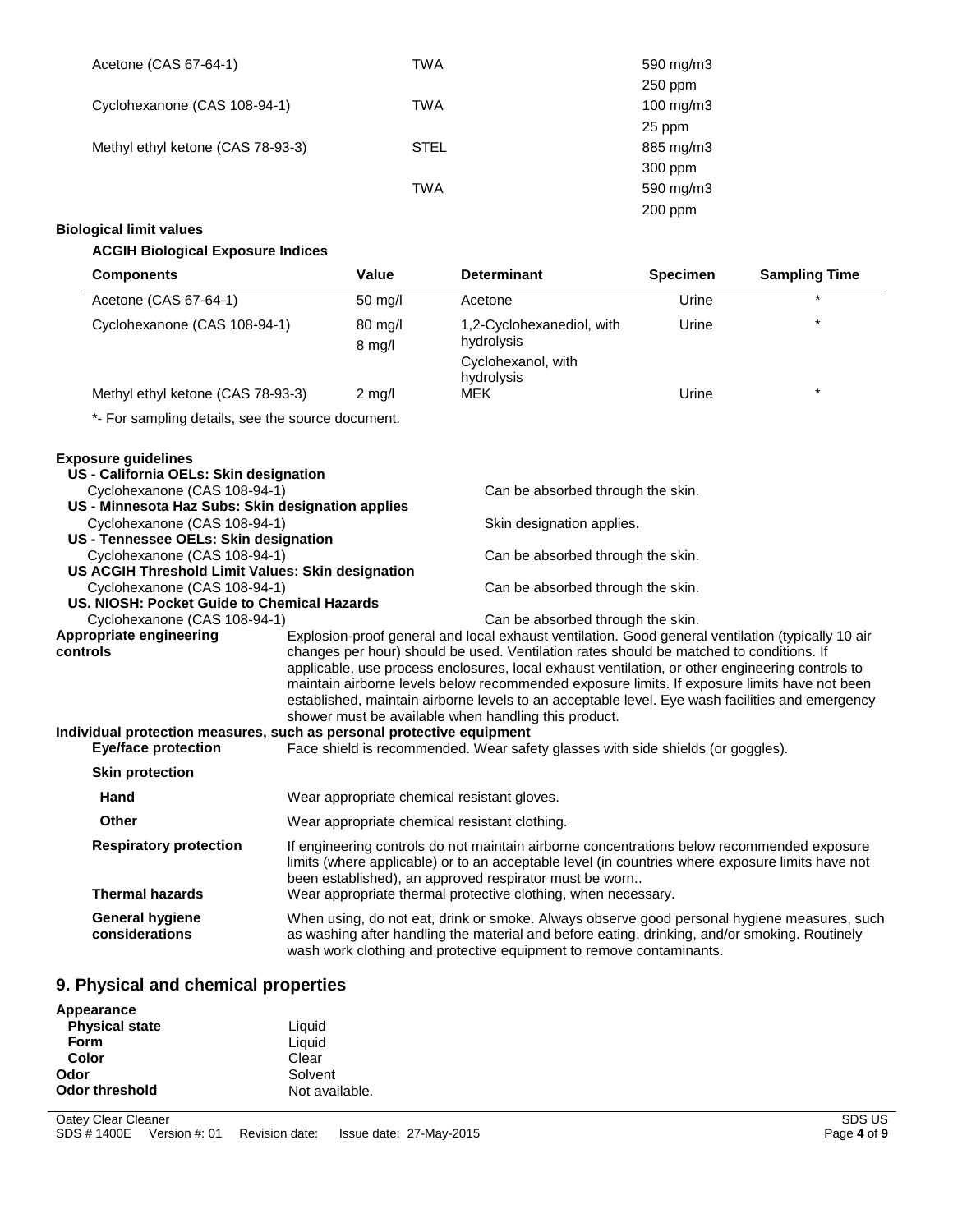| рH                                           | Not Applicable                       |
|----------------------------------------------|--------------------------------------|
| Melting point/freezing point                 | Not available.                       |
| Initial boiling point and boiling            | 151 °F (66.11 °C)                    |
| range                                        |                                      |
| <b>Flash point</b>                           | $0.0 - 4.0$ °F (-18 to -15°C)        |
| <b>Evaporation rate</b>                      | $5.5 - 8$                            |
| Upper/lower flammability or explosive limits |                                      |
| Flammability limit - lower (%)               | 2.0                                  |
| Flammability limit - upper (%)               | 13.0                                 |
| Explosive limit - lower (%)                  | Not Available                        |
| Explosive limit - upper (%)                  | Not Available                        |
| Vapor pressure                               | 145 mmHg @ 20 C                      |
| Vapor density                                | 2.5                                  |
| <b>Relative density</b>                      | $0.82 + 0.02$                        |
| Solubility(ies)                              |                                      |
| Solubility (water)                           | Negligible                           |
| <b>Partition coefficient</b>                 |                                      |
| (n-octanol/water)                            | Not Available                        |
| <b>Auto-ignition temperature</b>             | Not Available                        |
| <b>Decomposition temperature</b>             | $>150^{\circ}$ C ( $>302^{\circ}$ F) |
| <b>Viscosity</b>                             | Not Available                        |
| <b>Other information</b>                     |                                      |
| <b>Bulk Density</b>                          | $6.8$ lb/gal                         |
| VOC (Weight %)                               | 20g/L SCAQMD 1168/M24                |

# **10. Stability and reactivity**

| <b>Reactivity</b>                           | The product is stable and non-reactive under normal conditions of use, storage and transport.                                                     |
|---------------------------------------------|---------------------------------------------------------------------------------------------------------------------------------------------------|
| <b>Chemical stability</b>                   | Material is stable under normal conditions.                                                                                                       |
| <b>Possibility of hazardous</b><br>reaction | No dangerous reaction known under conditions of normal use.                                                                                       |
| <b>Conditions to avoid</b>                  | Avoid heat, sparks, open flames and other ignition sources. Avoid temperatures exceeding the<br>flash point. Contact with incompatible materials. |
| Incompatible materials                      | Acids. Strong oxidizing agents. Ammonia. Amines. Isocyanates. Caustics.                                                                           |
| <b>Hazardous decomposition</b><br>products  | No hazardous decomposition products are known.                                                                                                    |

### **11. Toxicological information**

| Information on likely routes of exposure                                           |                                                                                                                                                                                                                                                                                                                                                                         |
|------------------------------------------------------------------------------------|-------------------------------------------------------------------------------------------------------------------------------------------------------------------------------------------------------------------------------------------------------------------------------------------------------------------------------------------------------------------------|
| <b>Inhalation</b>                                                                  | May be fatal if swallowed and enters airways. Headache. Nausea, vomiting. May cause irritation<br>to the respiratory system. Vapors have a narcotic effect and may cause headache, fatigue,<br>dizziness and nausea. Prolonged inhalation may be harmful.                                                                                                               |
| <b>Skin contact</b>                                                                | Causes skin irritation.                                                                                                                                                                                                                                                                                                                                                 |
| Eye contact                                                                        | Causes serious eye irritation.                                                                                                                                                                                                                                                                                                                                          |
| Ingestion                                                                          | May be fatal if swallowed and enters airways. Harmful if swallowed. Harmful if swallowed.<br>Droplets of the product aspirated into the lungs through ingestion or vomiting may cause a<br>serious chemical pneumonia.                                                                                                                                                  |
| Symptoms related to the<br>physical, chemical and<br>toxicological characteristics | Irritation of nose and throat. Aspiration may cause pulmonary edema and pneumonitis. Severe<br>eye irritation. Symptoms may include stinging, tearing, redness, swelling, and blurred vision. May<br>cause respiratory irritation. Skin irritation. May cause redness and pain. Symptoms of<br>overexposure may be headache, dizziness, tiredness, nausea and vomiting. |

#### **Information on likely routes of exposure Acute Toxicity**

| Components            | <b>Species</b> | Results          |
|-----------------------|----------------|------------------|
| Acetone (CAS 67-64-1) |                |                  |
| <b>Acute</b>          |                |                  |
| Dermal                |                |                  |
| LD50                  | Rabbit         | 20 ml/kg         |
| Inhalation            |                |                  |
| LC50                  | Rat            | 50 mg/l, 8 hours |
| Oral                  |                |                  |
| LD50                  | Rat            | 58000 mg/kg      |
| Oatey Clear Cleaner   |                | SDS US           |

SDS # 1400E Version #: 01 Revision date: Issue date: 27-May-2015 Page **5** of **9**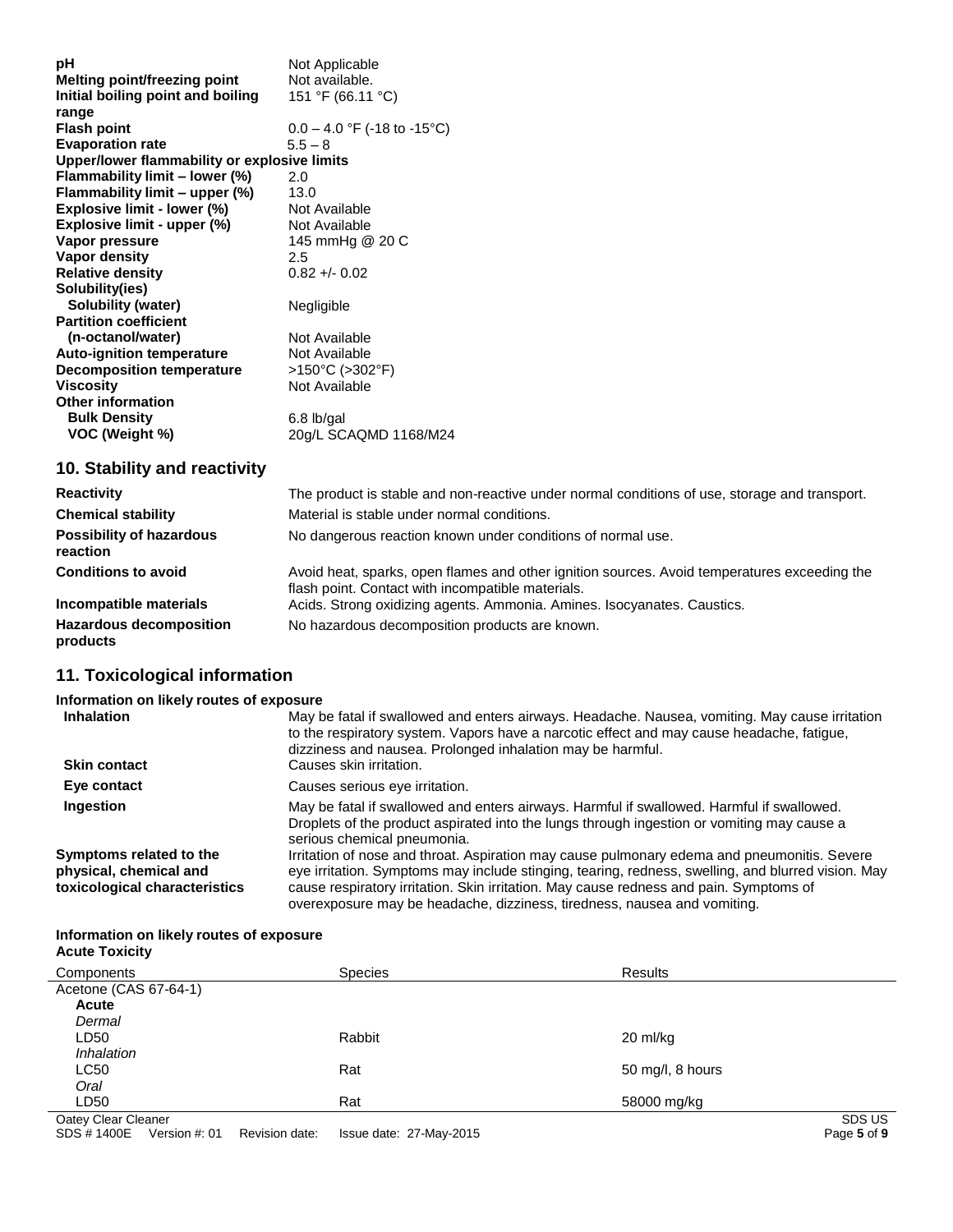| Cyclohexanone (108-94-1)<br>Acute<br>Dermal                                                                                                            |                                                                                                                                                                                                          |        |                                                                                                                                                                   |
|--------------------------------------------------------------------------------------------------------------------------------------------------------|----------------------------------------------------------------------------------------------------------------------------------------------------------------------------------------------------------|--------|-------------------------------------------------------------------------------------------------------------------------------------------------------------------|
| LD50<br>Inhalation                                                                                                                                     | Rabbit                                                                                                                                                                                                   |        | 948 mg/kg                                                                                                                                                         |
| <b>LC50</b><br>Oral                                                                                                                                    | Rat                                                                                                                                                                                                      |        | 8000 ppm, 4 hours                                                                                                                                                 |
| LD50                                                                                                                                                   | Rat                                                                                                                                                                                                      |        | 1540 mg/kg                                                                                                                                                        |
| *Estimates for product may be based on additional component data not shown.                                                                            |                                                                                                                                                                                                          |        |                                                                                                                                                                   |
| <b>Skin corrosion/irritation</b>                                                                                                                       | Causes skin irritation.                                                                                                                                                                                  |        |                                                                                                                                                                   |
| Serious eye damage/eye<br>irritation                                                                                                                   | Causes serious eye irritation.                                                                                                                                                                           |        |                                                                                                                                                                   |
| Respiratory or skin sensitization<br><b>Respiratory sensitization</b>                                                                                  | Not available.                                                                                                                                                                                           |        |                                                                                                                                                                   |
| <b>Skin sensitization</b>                                                                                                                              | This product is not expected to cause skin sensitization.                                                                                                                                                |        |                                                                                                                                                                   |
| Germ cell mutagenicity                                                                                                                                 | No data available to indicate product or any components present at greater than 0.1% are<br>mutagenic or genotoxic.                                                                                      |        |                                                                                                                                                                   |
| Carcinogenicity                                                                                                                                        |                                                                                                                                                                                                          |        |                                                                                                                                                                   |
| Cyclohexanone (CAS 108-94-1)<br>Polyvinyl chloride (CAS 9002-86-2)<br>Silica, amorphous, fumed (CAS 112945-52-5)<br>Polyvinyl chloride (CAS 9002-86-2) | <b>IARC Mongraphs. Overall Evaluation of Carcingenicity</b><br>OSHA Specifically Regulated Substances (29 CFR 1910.1001-1050)                                                                            | Cancer | 3 Not classifiable as to carcinogenicity to humans.<br>3 Not classifiable as to carcinogenicity to humans.<br>3 Not classifiable as to carcinogenicity to humans. |
| <b>Reproductive toxicity</b>                                                                                                                           | This product is not expected to cause reproductive or developmental effects.                                                                                                                             |        |                                                                                                                                                                   |
| Specific target organ toxicity                                                                                                                         |                                                                                                                                                                                                          |        |                                                                                                                                                                   |
| <b>Single exposure</b><br><b>Repeated exposure</b>                                                                                                     | Narcotic effects. May cause drowsiness and dizziness. Respiratory tract irritation.<br>Not Classified.                                                                                                   |        |                                                                                                                                                                   |
| <b>Aspiration Hazard</b>                                                                                                                               | May be fatal if swallowed and enters airways.                                                                                                                                                            |        |                                                                                                                                                                   |
| <b>Chronic effects</b>                                                                                                                                 | Prolonged inhalation may be harmful.                                                                                                                                                                     |        |                                                                                                                                                                   |
| <b>Further information</b>                                                                                                                             | None noted.                                                                                                                                                                                              |        |                                                                                                                                                                   |
| 12. Ecological information                                                                                                                             |                                                                                                                                                                                                          |        |                                                                                                                                                                   |
| <b>Ecotoxicity</b>                                                                                                                                     | The product is not classified as environmentally hazardous. However, this does not<br>exclude the possibility that large or frequent spills can have a harmful or damaging<br>effect on the environment. |        |                                                                                                                                                                   |
| <b>Components</b>                                                                                                                                      | <b>Species</b>                                                                                                                                                                                           |        | <b>Results</b>                                                                                                                                                    |
| Acetone (CAS 67-64-1)<br><b>Aquatic</b>                                                                                                                |                                                                                                                                                                                                          |        |                                                                                                                                                                   |
|                                                                                                                                                        |                                                                                                                                                                                                          |        |                                                                                                                                                                   |
| $Fish - LC 50$                                                                                                                                         | Fathead minnow (Pimephales promelas)                                                                                                                                                                     |        | $>100$ mg/l, 96 hours                                                                                                                                             |
| Cyclohexanone (108-94-1)<br><b>Aquatic</b>                                                                                                             |                                                                                                                                                                                                          |        |                                                                                                                                                                   |

**Persistence and degradability** No data is available on the degradability of this product..

**Bio accumulative potential** No data is available.

| Partition coefficient n-octanol / water (log Kow) |                                                                                                                                                                                               |
|---------------------------------------------------|-----------------------------------------------------------------------------------------------------------------------------------------------------------------------------------------------|
| Acetone (CAS 67-64-1)                             | $-0.24$                                                                                                                                                                                       |
| Cyclohexanone (CAS 108-94-1)                      | 0.81                                                                                                                                                                                          |
| Methyl ethyl ketone (CAS 78-93-3)                 | 0.29                                                                                                                                                                                          |
| Mobility in soil                                  | Not available                                                                                                                                                                                 |
| Other adverse effects                             | No other adverse environmental effects (e.g. ozone depletion, photochemical ozone<br>creation potential, endocrine disruption, global warming potential) are expected from<br>this component. |

### **13. Disposal considerations**

|  | <b>Disposal instructions</b> |
|--|------------------------------|
|--|------------------------------|

Collect and reclaim or dispose in sealed containers at licensed waste disposal site. This material and its container must be disposed of as hazardous waste. Do not allow this material to drain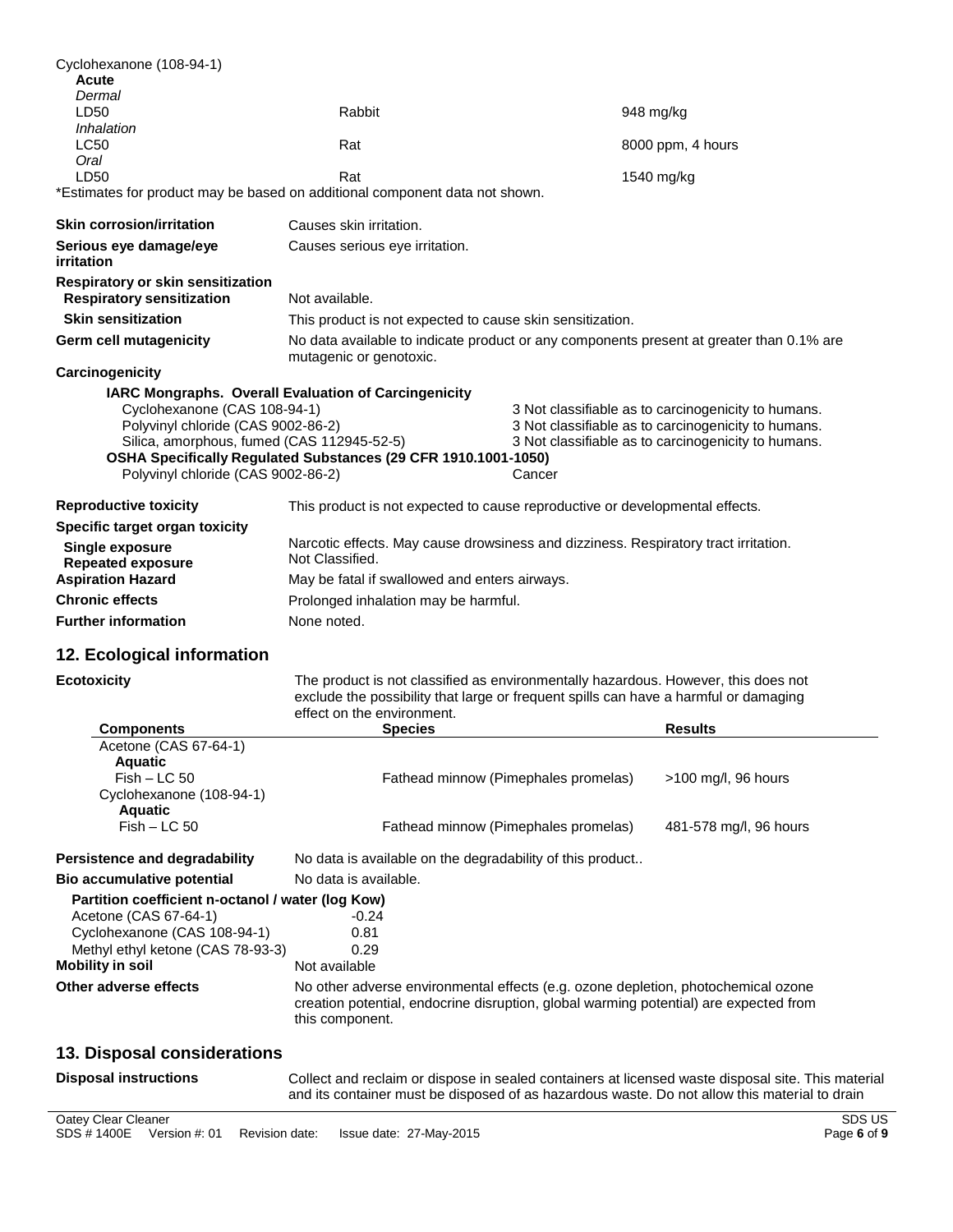| Local disposal regulations               | into sewers/water supplies. Do not contaminate ponds, waterways or ditches with chemical or<br>used container. Dispose of contents/container in accordance with local, regional, national or<br>international regulations.<br>Dispose in accordance with all applicable regulations. |
|------------------------------------------|--------------------------------------------------------------------------------------------------------------------------------------------------------------------------------------------------------------------------------------------------------------------------------------|
| Hazardous waste code                     | The waste code should be assigned in discussion between the user, the producer and the waste<br>disposal company.                                                                                                                                                                    |
| Waste from residues / unused<br>products | Dispose of in accordance with local regulations. Empty containers or liners may retain some<br>product residues. This material and its container must be disposed of in a safe manner (see:<br>Disposal instructions).                                                               |
| <b>Contaminated packaging</b>            | Empty containers should be taken to an approved waste handling site for recycling or disposal.<br>Since emptied containers may retain product residue, follow label warnings even after container<br>is emptied.                                                                     |

# **14. Transportation information**

**DOT**

| וטע                                                                             |                                                                         |  |
|---------------------------------------------------------------------------------|-------------------------------------------------------------------------|--|
| UN number                                                                       | <b>UN1993</b>                                                           |  |
| <b>UN Proper Shipping Name</b>                                                  | Flammable liquids, n.o.s. (Acetone RQ = 5128 LBS)                       |  |
| <b>Transport Hazard class(es)</b>                                               |                                                                         |  |
| <b>Class</b>                                                                    | 3                                                                       |  |
| <b>Subsidiary risk</b><br>Label(s)                                              | 3                                                                       |  |
| Packing group                                                                   | Ш                                                                       |  |
| <b>Special precautions for</b><br>user                                          | Read safety instructions, SDS and emergency procedures before handling. |  |
| <b>Special provisions</b>                                                       | IB2, T7, TP1, TP8, TP28                                                 |  |
| <b>Packaging exceptions</b>                                                     | 150                                                                     |  |
| Packaging non bulk                                                              | 202                                                                     |  |
| Packaging bulk                                                                  | 242                                                                     |  |
| <b>IATA</b>                                                                     |                                                                         |  |
| <b>UN number</b>                                                                | <b>UN1993</b>                                                           |  |
| <b>UN Proper Shipping Name</b>                                                  | Flammable liquid, n.o.s. (Acetone, Cyclohexanone)                       |  |
| <b>Transport hazard class(es)</b>                                               |                                                                         |  |
| <b>Class</b>                                                                    | 3                                                                       |  |
| <b>Subsidiary risk</b>                                                          |                                                                         |  |
| <b>Packing group</b>                                                            | Ш                                                                       |  |
| <b>Environmental hazards</b>                                                    | No.                                                                     |  |
| <b>ERG Code</b>                                                                 | 3H                                                                      |  |
| <b>Special precautions for</b><br>user                                          | Read safety instructions, SDS and emergency procedures before handling. |  |
| <b>IMDG</b>                                                                     |                                                                         |  |
| <b>UN number</b>                                                                | <b>UN1993</b>                                                           |  |
| <b>UN Proper Shipping Name</b>                                                  | Flammable liquid, n.o.s. (Acetone, Cyclohexanone)                       |  |
| <b>Transport hazard class(es)</b>                                               |                                                                         |  |
| <b>Class</b>                                                                    | 3<br>L.                                                                 |  |
| <b>Subsidiary risk</b>                                                          |                                                                         |  |
| <b>Packing group</b>                                                            | Ш                                                                       |  |
| <b>Environmental hazards</b>                                                    |                                                                         |  |
| <b>Marine polluntant</b>                                                        | No.                                                                     |  |
| <b>EmS</b>                                                                      | $F-E$ , S-E                                                             |  |
| <b>Special precautions for</b><br>user                                          | Read safety instructions, SDS and emergency procedures before handling. |  |
| Transport in bulk according to.<br>Annex II of MARPOL 73/78 and<br>the IBC Code | Not available.                                                          |  |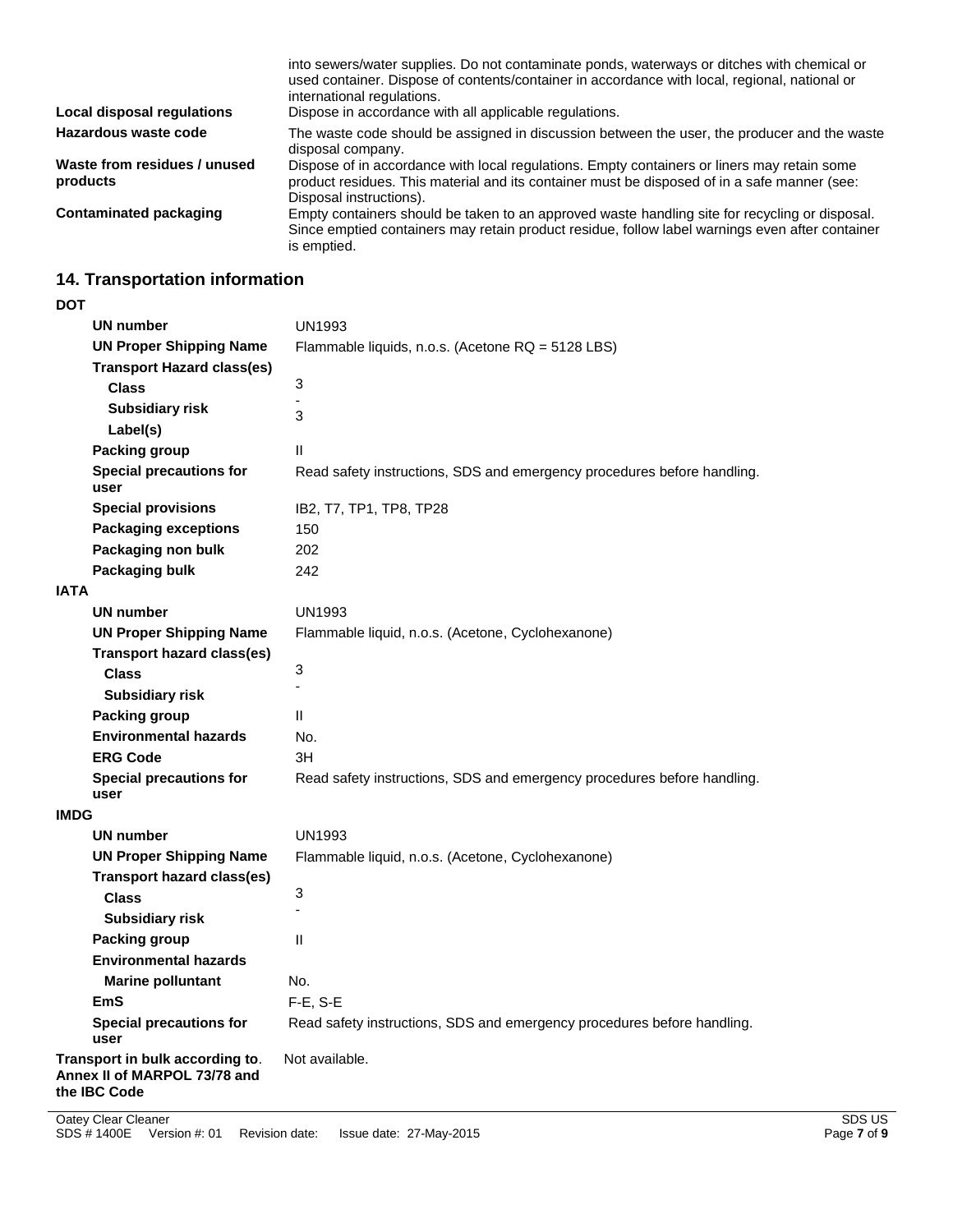# **15. Regulatory information**

| <b>U.S. Federal regulations</b>                             | Standard, 29 CFR 1910.1200.                                                      | This product is a "Hazardous Chemical" as defined by the OSHA Hazard Communication                          |
|-------------------------------------------------------------|----------------------------------------------------------------------------------|-------------------------------------------------------------------------------------------------------------|
|                                                             | All components are on the U.S. EPA TSCA Inventory List.                          |                                                                                                             |
|                                                             | TSCA Section 12(b) Export Notification (40 CFR 707, Subpt. D)                    |                                                                                                             |
| Not Regulated<br>Not listed.                                | OSHA Specifically Regulated Substances (29 CFR 1910.1001-1050)                   |                                                                                                             |
|                                                             | <b>CERCLA Hazardous Substance List (40 CFR 302.4)</b>                            |                                                                                                             |
| Acetone (CAS 67-64-1)                                       |                                                                                  | <b>LISTED</b>                                                                                               |
|                                                             | Cyclohexanone (CAS 108-94-1)                                                     | <b>LISTED</b>                                                                                               |
|                                                             | Methyl ethyl ketone (CAS 78-93-3)                                                | <b>LISTED</b>                                                                                               |
| Superfund Amendments and Reauthorization Act of 1986 (SARA) |                                                                                  |                                                                                                             |
| <b>Hazard categories</b>                                    | Immediate Hazard - Yes                                                           |                                                                                                             |
|                                                             | Delayed Hazard - No<br>Fire Hazard - Yes                                         |                                                                                                             |
|                                                             | Pressure Hazard - No                                                             |                                                                                                             |
|                                                             | Reactivity Hazard - No                                                           |                                                                                                             |
| <b>SARA 302 Extremely hazardous substance</b>               |                                                                                  |                                                                                                             |
| Not Listed                                                  |                                                                                  |                                                                                                             |
| SARA 311/312 Hazardous chemical                             |                                                                                  |                                                                                                             |
| No                                                          |                                                                                  |                                                                                                             |
| SARA 313 (TRI reporting)                                    |                                                                                  |                                                                                                             |
| Not regulated.                                              |                                                                                  |                                                                                                             |
| Other federal regulations                                   |                                                                                  |                                                                                                             |
|                                                             | Clean Air Act (CAA) Section 112 Hazardous Air Pollutants (HAPs) List             |                                                                                                             |
| Not regulated.                                              |                                                                                  |                                                                                                             |
| Not regulated.                                              | Clean Air Act (CAA) Section 112(r) Accidental Release Prevention (40 CFR 68.130) |                                                                                                             |
| Safe Drinking Water Act (SDWA)                              |                                                                                  |                                                                                                             |
| Not regulated.                                              |                                                                                  |                                                                                                             |
|                                                             |                                                                                  |                                                                                                             |
|                                                             |                                                                                  |                                                                                                             |
|                                                             |                                                                                  | Drug Enforcement Administration (DEA). List 2, Essential Chemicals (21 CFR 1310.02(b) and 1310.04(f)(2) and |
| <b>Chemical Code Number</b>                                 |                                                                                  |                                                                                                             |
| Acetone (CAS 67-64-1)                                       |                                                                                  | 6532                                                                                                        |
|                                                             | Methyl ethyl ketone (CAS 78-93-3)                                                | 6714                                                                                                        |
|                                                             |                                                                                  | Drug Enforcement Administration (DEA). List 1 & 2 Exempt Chemical Mixtures (21 CFR 1310.12(c))              |
| Acetone (CAS 67-64-1)                                       |                                                                                  | 35 %WV                                                                                                      |
|                                                             | Methyl ethyl ketone (CAS 78-93-3)                                                | 35 %WV                                                                                                      |
| Acetone (CAS 67-64-1)                                       | <b>DEA Exempt Chemical Mixtures Code Number</b>                                  | 6532                                                                                                        |
|                                                             | Methyl ethyl ketone (CAS 78-93-3)                                                | 6714                                                                                                        |
|                                                             |                                                                                  |                                                                                                             |
| US state regulations                                        |                                                                                  |                                                                                                             |
| US. Massachusetts RTK - Substance List                      |                                                                                  |                                                                                                             |
| Acetone (CAS 67-64-1)                                       |                                                                                  |                                                                                                             |
|                                                             | Cyclohexanone (CAS 108-94-1)                                                     |                                                                                                             |
|                                                             | Methyl ethyl ketone (CAS 78-93-3)                                                |                                                                                                             |
| Acetone (CAS 67-64-1)                                       | US. New Jersey Worker and Community Right-to-Know Act                            |                                                                                                             |
|                                                             | Cyclohexanone (CAS 108-94-1)                                                     |                                                                                                             |
|                                                             | Methyl ethyl ketone (CAS 78-93-3)                                                |                                                                                                             |
|                                                             | US. Pennsylvania Worker and Community Right-to-Know Law                          |                                                                                                             |
| Acetone (CAS 67-64-1)                                       |                                                                                  |                                                                                                             |
|                                                             | Cyclohexanone (CAS 108-94-1)                                                     |                                                                                                             |
|                                                             | Methyl ethyl ketone (CAS 78-93-3)                                                |                                                                                                             |
| <b>US. Rhode Island RTK</b>                                 |                                                                                  |                                                                                                             |
| Acetone (CAS 67-64-1)                                       |                                                                                  |                                                                                                             |
|                                                             | Cyclohexanone (CAS 108-94-1)<br>Methyl ethyl ketone (CAS 78-93-3)                |                                                                                                             |

#### **US. California Proposition 65**